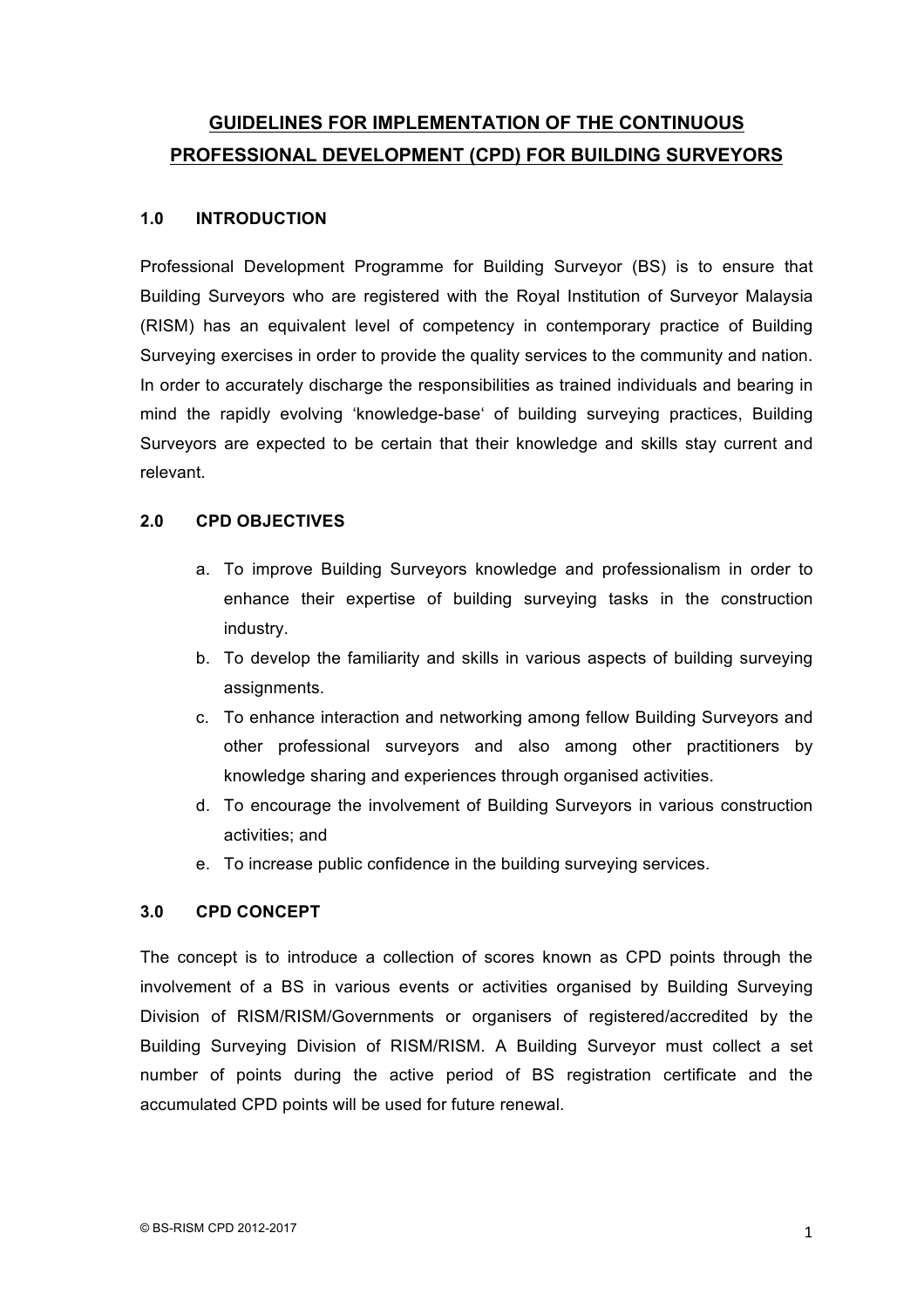## **4.0 PROGRAMMES/ACTIVITIES THAT OFFER CPD POINTS**

The programmes/activities involved in acquiring CPD points are as follows:

- i. Participation in the programmes/activities as follows;
	- Conferences
	- Forums
	- Seminars
	- Courses
	- Workshops
	- Deliver keynote address
	- As a committee or technical participants
	- Technical visits
	- Training
	- Social networking
	- Other items to be determined by the Building Surveying Division of RISM; and
	- Involvement in programme development committee organised by Building Surveying Division of RISM
- ii. Involved in the forum, performance and presentation sessions as;
	- Chairman
	- Panel members; and
	- Speakers
- iii. Serve the association/organization in the following capacity:
	- President;
	- Vice-President;
	- Main organising committee member; and
	- Representing associations / organizations in activities that are recognised by the Building Surveying Division of RISM
- iv. Publication of scholarly materials such as text books and contributing articles on issues related to the construction industry home and abroad.
- v. Involvement and contribution to the activities of organizations/associations related to development of building surveying profession.
- vi. Other activities will be determined and identified by the Building Surveying Division of RISM from time to time.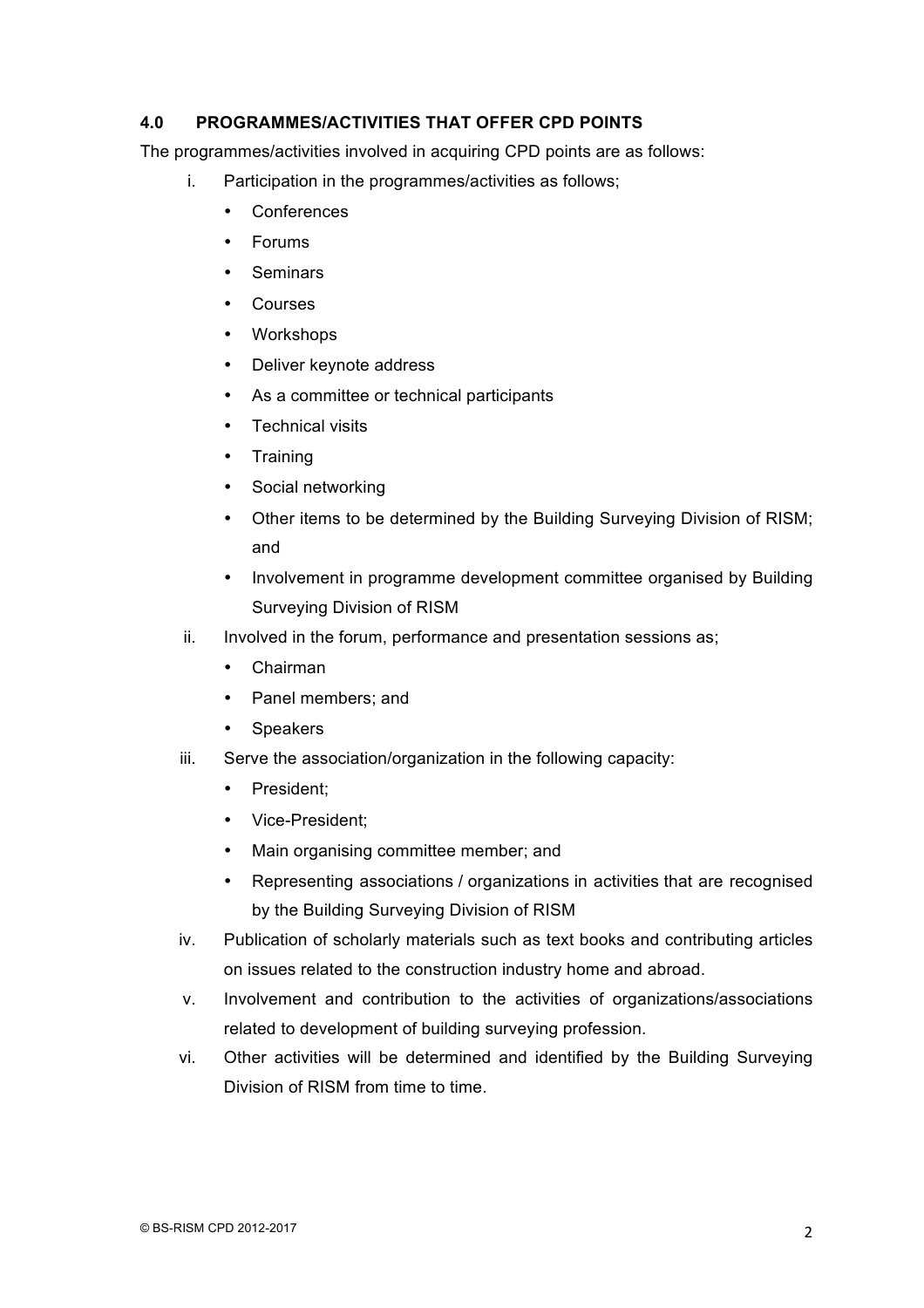## **5.0 CPD POINTS**

| <b>RISM Membership Categories</b>  | <b>CPD Points per annum</b> |
|------------------------------------|-----------------------------|
| Registered Building Surveyor (RBS) | 20                          |
| Fellow (F)                         | 20                          |
| Full Member (M)                    | 20                          |
| Graduate (G)                       | 15                          |
| Probationer (P)                    | 10                          |

# **6.0 CONFIRMATION OF CPD POINTS**

Participants for each programme/activity are required to prove their involvement by providing the relevant supporting documents. CPD programme points are not only subject to those organised by the Building Surveying Division of RISM only; it is open to other associations/organizations/related higher learning institutions in the construction industry.

|  |  | The CPD implementation mechanism is as follows: |  |  |
|--|--|-------------------------------------------------|--|--|
|  |  |                                                 |  |  |

| No. | <b>CPD Events</b>                                                                                                              | <b>Details</b>                                                                                                                                                                                                                                                                                                                                                                                                                                       | <b>CPD</b><br>points per<br>event | <b>Maximum</b><br>points<br>a year | Proof/<br><b>Documents</b>                                          |
|-----|--------------------------------------------------------------------------------------------------------------------------------|------------------------------------------------------------------------------------------------------------------------------------------------------------------------------------------------------------------------------------------------------------------------------------------------------------------------------------------------------------------------------------------------------------------------------------------------------|-----------------------------------|------------------------------------|---------------------------------------------------------------------|
| 1.  | Convention,<br>forums, seminars,<br>workshops,<br>lectures, technical<br>visits, courtesy<br>visit, courses,<br>training, etc. | a) attending the convention,<br>conferences, forums, seminars,<br>workshops, short-courses and related<br>programmes as participants organised<br>by the Building<br><b>Surveying Division RISM/RISM</b><br>2 days or more<br>i.<br>ii.<br>1 day<br>iii.<br>Half-day                                                                                                                                                                                 | 9<br>6<br>5                       |                                    | Certificate,<br>or any proof<br>certified by<br>the Division        |
|     |                                                                                                                                | b) attending the convention,<br>conferences, forums, seminars,<br>workshops, short- courses<br>and related programmes as<br>participants organised by other parties<br>recognised by the Building Surveying<br>Division of RISM/RISM<br>2 days or more<br>Ĺ.<br>ii.<br>1 day<br>Half-day<br>iii.<br>*In the event that the organizer did not<br>apply for BS CPD, an administrative<br>fee of RM 30.00 per event needs to<br>be borne by the member. | 7<br>5<br>4                       |                                    | Certificate,<br>or any proof<br>certified by<br>the Division        |
|     |                                                                                                                                | c) technical visits organised/co-<br>organised by the Building Surveying<br>Division of RISM/RISM                                                                                                                                                                                                                                                                                                                                                    | 6                                 |                                    | Approval<br>letter, or any<br>proof<br>certified by<br>the Division |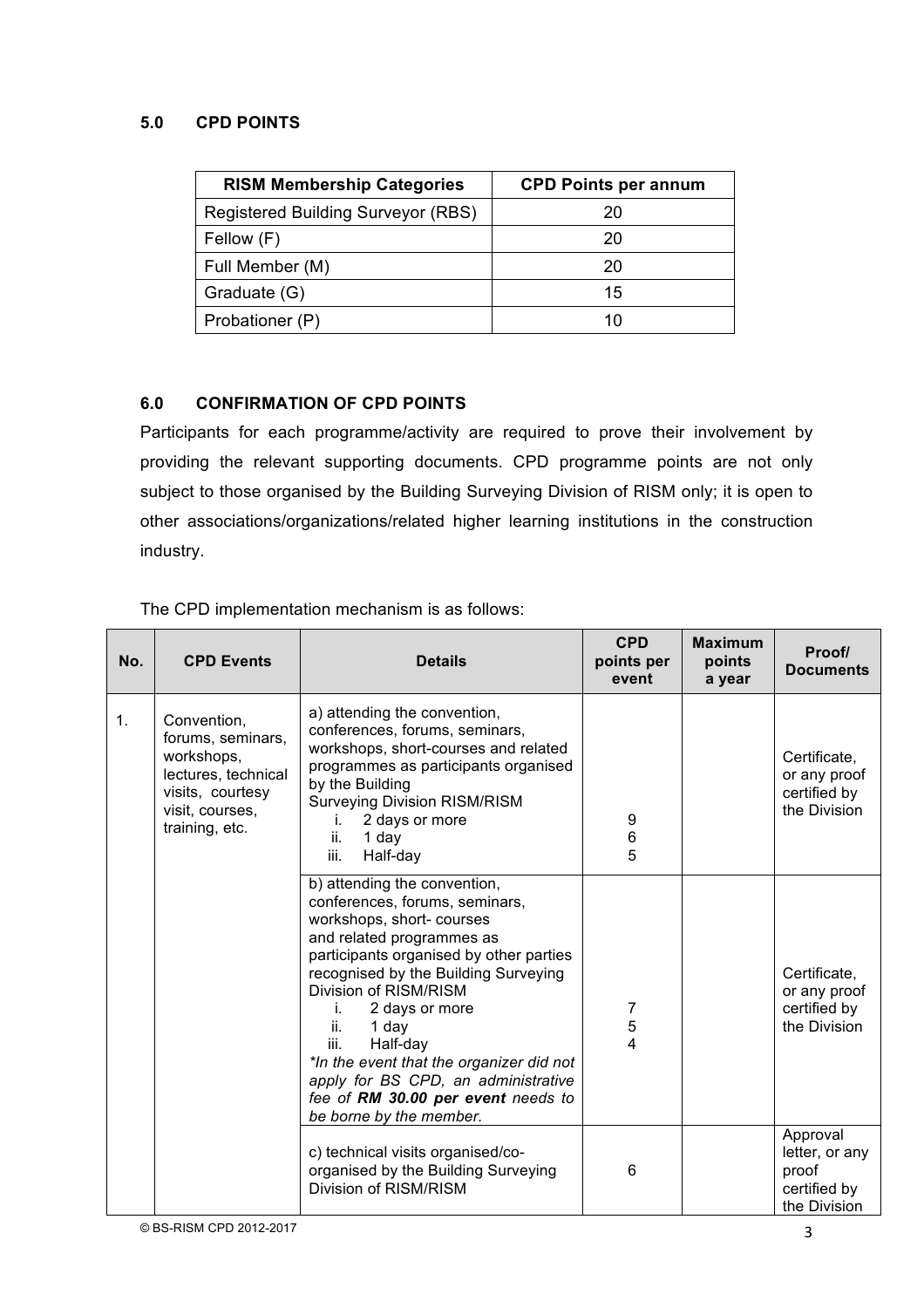|                                                                                                                                                                                                                                                                                                          |                                                                                                                                  | d) courtesy visits organised/co-<br>organised by the Building Surveying<br>Division of RISM/RISM                                                                                                                                                                                                                                                                                        | $\overline{2}$ |                                                                                                            | Proof of<br>attendance /<br>Approval<br>letter, or any<br>proof<br>certified by<br>the Division              |
|----------------------------------------------------------------------------------------------------------------------------------------------------------------------------------------------------------------------------------------------------------------------------------------------------------|----------------------------------------------------------------------------------------------------------------------------------|-----------------------------------------------------------------------------------------------------------------------------------------------------------------------------------------------------------------------------------------------------------------------------------------------------------------------------------------------------------------------------------------|----------------|------------------------------------------------------------------------------------------------------------|--------------------------------------------------------------------------------------------------------------|
| 2.<br>Involved with the<br><b>Building Surveying</b><br>Division of RISM<br>committee group/<br>special experts/<br>working group and<br>others parties<br>recognised by<br><b>Building Surveying</b><br>Division of RISM<br>in developing<br>programmes<br>(meeting minimum<br>attendance of<br>$60%$ ) |                                                                                                                                  | a) committee members of Building<br>Surveying Division of RISM                                                                                                                                                                                                                                                                                                                          |                | 20                                                                                                         | Letter of<br>appointment,<br>or any proof<br>certified by<br>the Division                                    |
|                                                                                                                                                                                                                                                                                                          |                                                                                                                                  | b) Sub- committee members of<br><b>Building Surveying Division of RISM</b>                                                                                                                                                                                                                                                                                                              |                | 15                                                                                                         | Letter of<br>appointment,<br>or any proof<br>certified by<br>the Division                                    |
|                                                                                                                                                                                                                                                                                                          | c) committee group/ special experts/<br>working group and others parties<br>recognised by Building Surveying<br>Division of RISM |                                                                                                                                                                                                                                                                                                                                                                                         | 15             | Meeting<br>Invitation<br>letter $/$<br>Approval<br>letter, or any<br>proof<br>certified by<br>the Division |                                                                                                              |
| 3.                                                                                                                                                                                                                                                                                                       | Presentation,<br>keynote address,<br>paperwork, etc.                                                                             | Speaker, chairman, chairman of<br>the session or panel member involved<br>in the preparation and presentation or<br>paper for the conference's keynote<br>address, convention,<br>forums, seminars, workshops, courses<br>and so on.<br>a) organised by Building Surveying<br>Division of RISM<br>b) organised by other parties<br>recognised by Building Surveying<br>Division of RISM | 8<br>5         |                                                                                                            | Offer letter /<br>Letter of<br>appointment<br>/ Certificate,<br>or any proof<br>certified by<br>the Division |
| 4.                                                                                                                                                                                                                                                                                                       | Serving the<br>profession                                                                                                        | a) Registered owner of the building<br>surveying firm serving with<br>associations/construction<br>organisations which recognised by<br><b>Building Surveying Division of RISM</b><br>President<br>i.<br>ii.<br>Vice-President<br>Council members<br>iii.<br>Committee members<br>iv.<br>Ordinary members<br>۷.                                                                         |                | 10<br>8<br>6<br>4<br>1                                                                                     | Approval<br>letter, or any<br>proof<br>certified by<br>the Division                                          |
|                                                                                                                                                                                                                                                                                                          |                                                                                                                                  | b) Represent the Building Surveying<br>division of RISM to any official events                                                                                                                                                                                                                                                                                                          |                | 2                                                                                                          | Approval<br>letter, or any<br>proof<br>certified by<br>the Division                                          |
| 5.                                                                                                                                                                                                                                                                                                       | Publication of<br>books or articles                                                                                              | a) Publication of books related to the<br>profession more than 100 pages                                                                                                                                                                                                                                                                                                                | 10             |                                                                                                            | Printed<br>materials or                                                                                      |
|                                                                                                                                                                                                                                                                                                          |                                                                                                                                  | b) Publication of books related to the<br>profession less than 100 pages                                                                                                                                                                                                                                                                                                                | $\overline{7}$ |                                                                                                            | published<br>paper, or                                                                                       |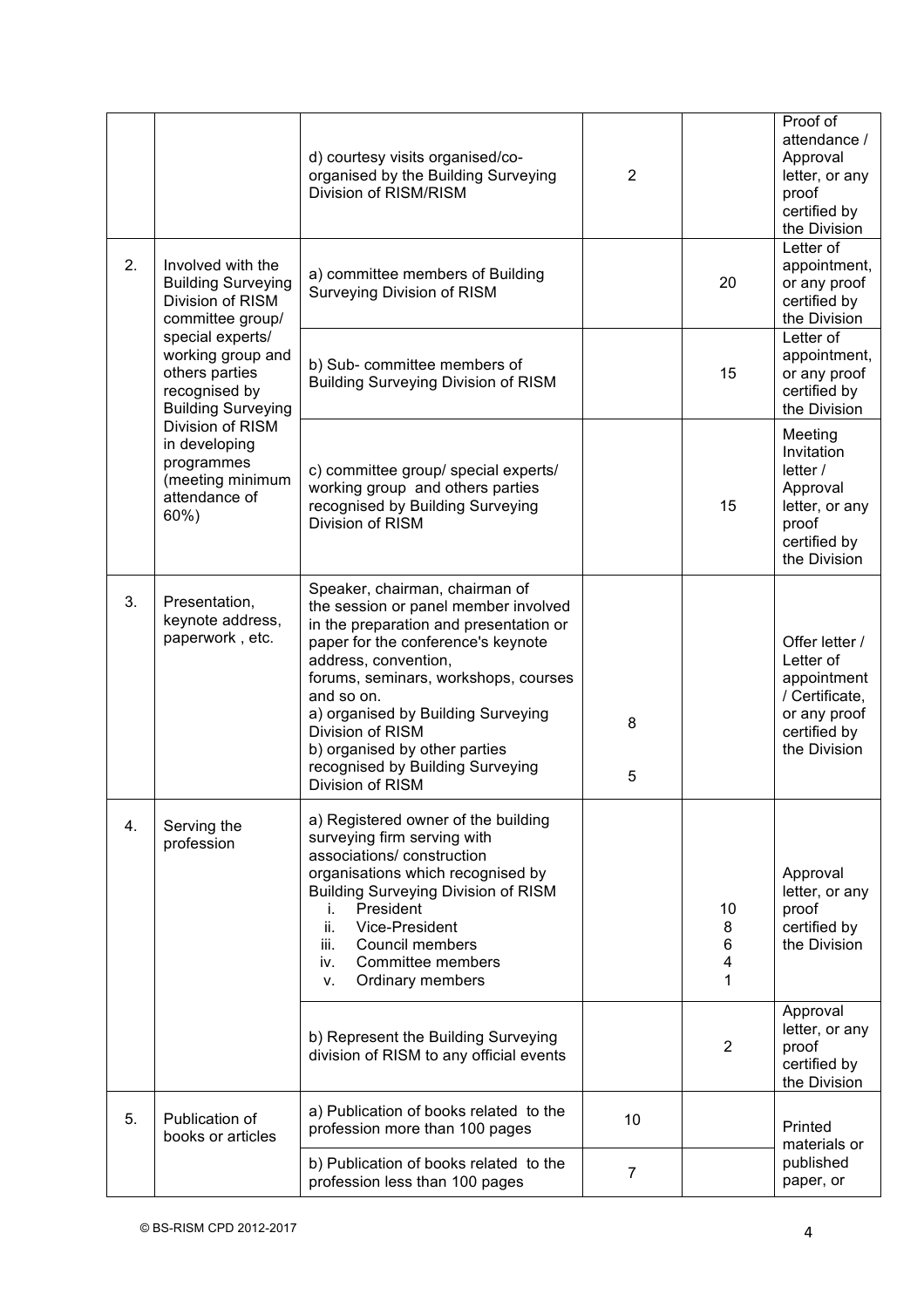|    |                                                                                                | c) Publishing articles in referred<br>journals related to the profession                                                                                                  | 5                                                            |   | any proof<br>certified by<br>the Division                           |
|----|------------------------------------------------------------------------------------------------|---------------------------------------------------------------------------------------------------------------------------------------------------------------------------|--------------------------------------------------------------|---|---------------------------------------------------------------------|
|    |                                                                                                | d) Publishing articles in conference<br>and seminar papers related to the<br>profession                                                                                   | 3                                                            |   |                                                                     |
|    |                                                                                                | e) Publication in the magazine or<br>newspaper in connection with the<br>profession (publishing sites)                                                                    | 3                                                            |   |                                                                     |
| 6. | Contribution to the<br><b>Building Surveying</b><br><b>Division</b><br>RISM/RISM<br>activities | Attending general meetings of<br><b>Building Surveying Division RISM at</b><br>the international, national, state and<br>branches                                         |                                                              | 5 | Approval<br>letter, or any<br>proof<br>certified by<br>the Division |
| 7. | <b>Others</b>                                                                                  | a) Awards and recognitions<br>associated with construction activities<br>by the body /institution recognised by<br><b>Building Surveying Division of RISM</b>             | 7                                                            |   | Certificate,<br>or any proof<br>certified by<br>the Division        |
|    |                                                                                                | b) Involvement and contribution to the<br>development of industry in the<br>construction/ built environment which<br>recognised by Building Surveying<br>Division of RISM | Will be determined by Building<br>Surveying Division of RISM |   |                                                                     |

## **7. 0 RENEWAL OF REGISTRATION AS BUILDING SURVEYORS**

#### **7.1 DATE OF IMPLEMENTATION**

- a. From January 2012 (for year-end December 2012) all Building Surveyors shall be required to submit CPD credit hours for renewal of registration (RISM Member & Registered Building Surveyor). Compliance with CPD credit hours in accordance with this Guidelines document shall be a prerequisite for renewal of registration (RISM Member & Registered Building Surveyor).
- b. The year-end of CPD assessment is on 31 December every year.
- c. CPD credit hours shall be submitted online via http://www.myrbs.com.my/login/

#### **7.2 CPD COMPLIANCE FOR BUILDING SURVEYORS**

As from January 2012, to be eligible for renewal of registration (RISM Member & Registered Building Surveyor), all Building Surveyors shall be required to complete a minimum of CPD hours, as per item 5.0. **COMPLIANCE means submission of the documents via CPD website (http://www.myrbs.com.my/login/)**. With effect from 1 Jan 2015,